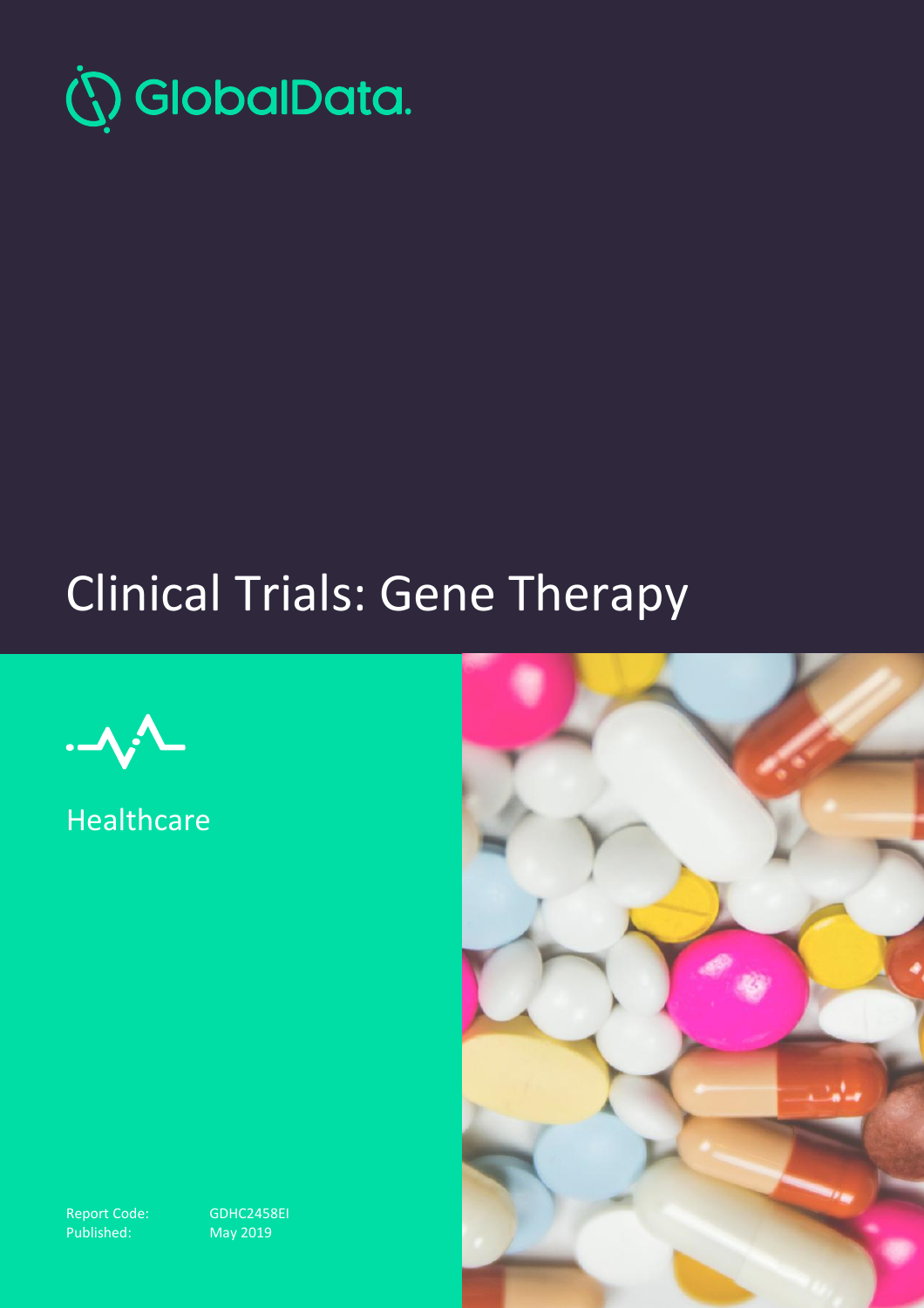

#### <span id="page-1-0"></span>**Table of Contents**  $\mathbf{1}$

| $\mathbf{1}$   |     |  |  |  |
|----------------|-----|--|--|--|
|                | 1.1 |  |  |  |
| $\overline{2}$ |     |  |  |  |
|                | 2.1 |  |  |  |
|                | 2.2 |  |  |  |
| $\mathbf{3}$   |     |  |  |  |
|                | 3.1 |  |  |  |
|                | 3.2 |  |  |  |
|                | 3.3 |  |  |  |
|                | 3.4 |  |  |  |
|                | 3.5 |  |  |  |
|                | 3.6 |  |  |  |
|                | 3.7 |  |  |  |
|                | 3.8 |  |  |  |
|                | 3.9 |  |  |  |
|                |     |  |  |  |
| 4              |     |  |  |  |
|                | 4.1 |  |  |  |
|                | 4.2 |  |  |  |
|                | 4.3 |  |  |  |
|                | 4.4 |  |  |  |
| 5              |     |  |  |  |
| 6              |     |  |  |  |
|                | 6.1 |  |  |  |
|                | 6.2 |  |  |  |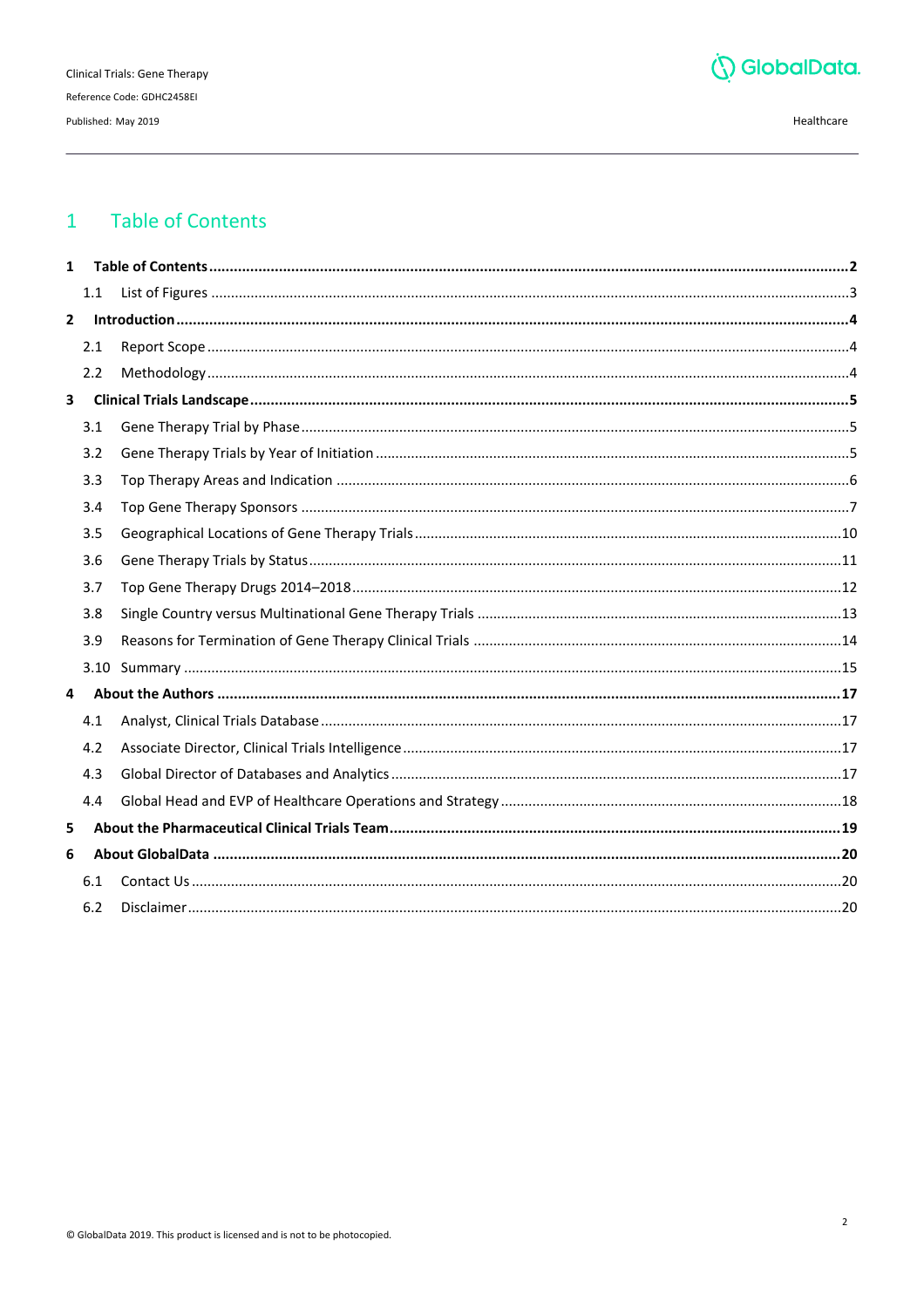

# <span id="page-2-0"></span>1.1 List of Figures

| Figure 6: Proportion of Industry and Non-Industry Sponsored Gene Therapy Trials, 1995-2017 versus |  |  |  |  |
|---------------------------------------------------------------------------------------------------|--|--|--|--|
|                                                                                                   |  |  |  |  |
|                                                                                                   |  |  |  |  |
|                                                                                                   |  |  |  |  |
|                                                                                                   |  |  |  |  |
|                                                                                                   |  |  |  |  |
|                                                                                                   |  |  |  |  |
|                                                                                                   |  |  |  |  |
|                                                                                                   |  |  |  |  |
|                                                                                                   |  |  |  |  |
|                                                                                                   |  |  |  |  |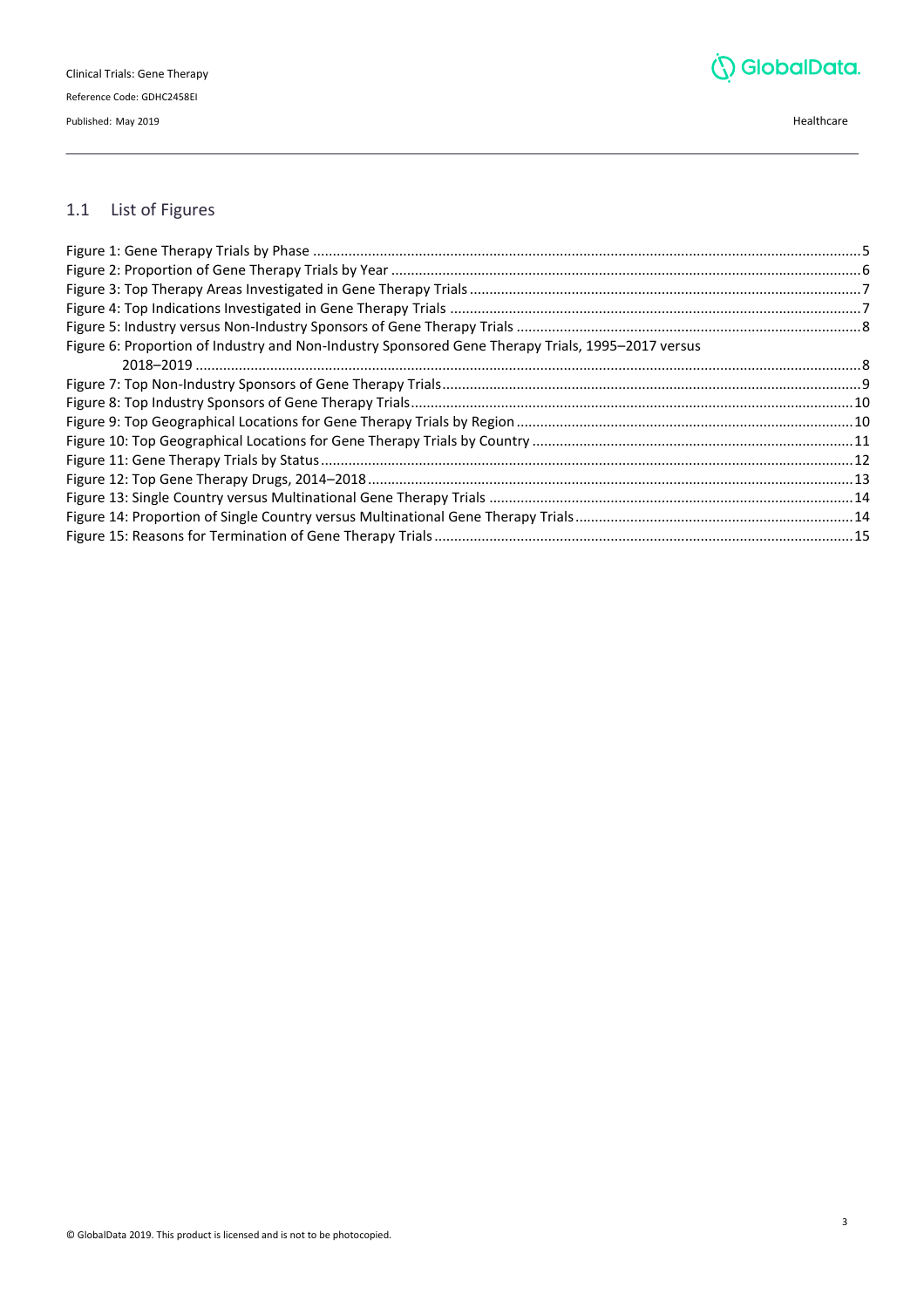

# <span id="page-3-0"></span>2 Introduction

#### <span id="page-3-1"></span>2.1 Report Scope

Gene therapy involves the delivery of complex treatments to patients. In recent years, there have been several promising clinical trial results within this field targeting an array of inherited neurodegenerative disorders, genetic diseases, and various cancers. Approvals based on these clinical trials have consequently encouraged interest in gene therapy from both industry and non-industry sponsors, and have boosted confidence in the therapeutic delivery of genetic material. This white paper investigates the changing clinical trial landscape for gene therapy clinical trials.

#### <span id="page-3-2"></span>2.2 Methodology

The data for these analyses are derived from GlobalData's clinical trials module on the Pharma Intelligence Center and include gene therapy clinical trials initiated from January 1, 1995 to December 31, 2019. The dataset was analyzed by the number of clinical trials by phase, year, top five therapy areas and indications examined in gene therapy clinical trials, proportion of industry and non-industry trials, top sponsors of gene therapy trials, top geographical locations of gene therapy trials, proportion of single-country/multinational trials, status, top drugs in the last five years, and top reasons for termination. In this report, a number of Phase 0, Phase I/II, Phase II/III, and Phase III/IV trials were combined with Phase I, Phase II, Phase III, and Phase IV trials, respectively.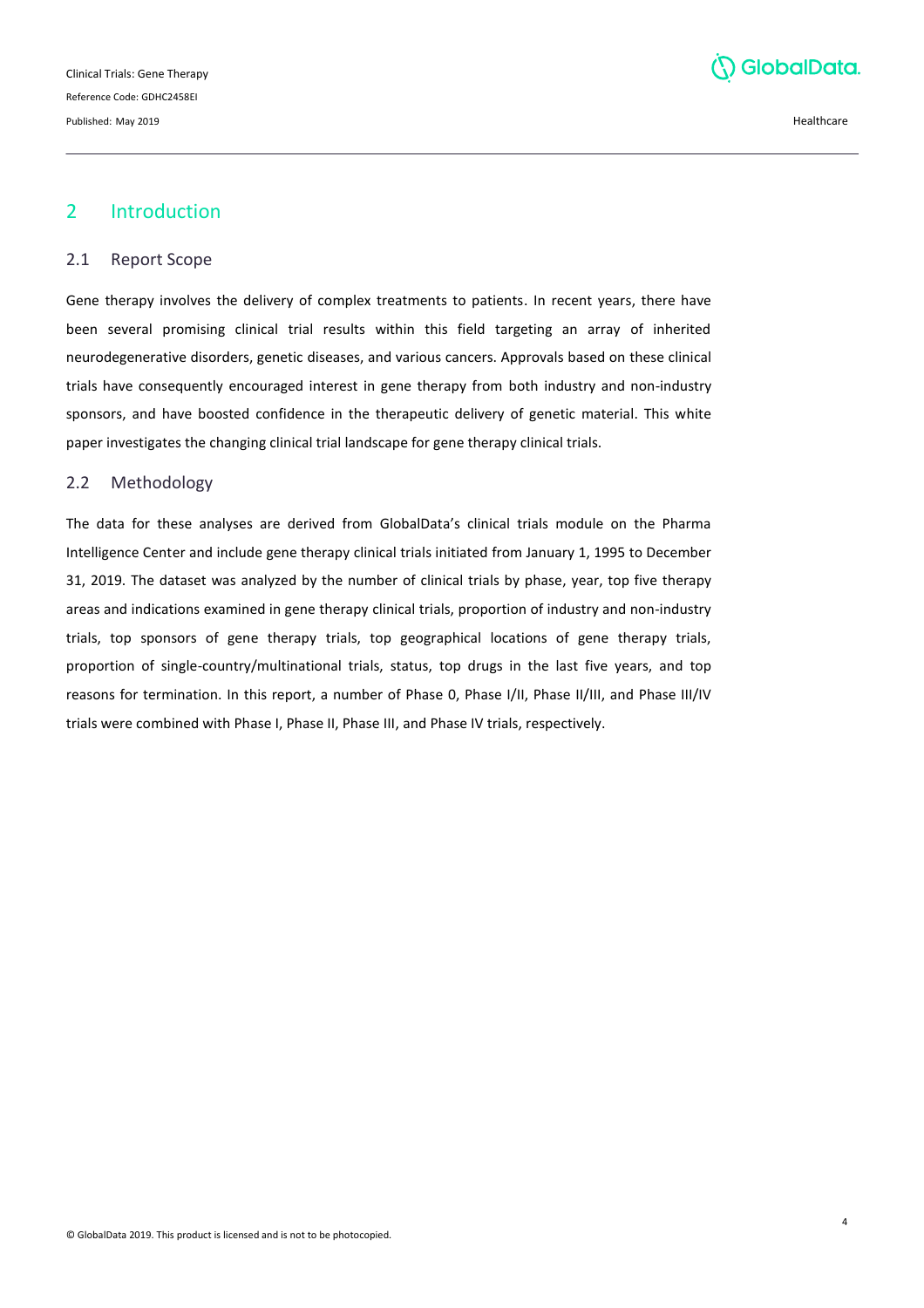Clinical Trials: Gene Therapy Reference Code: GDHC2458EI Published: May 2019 Healthcare

# GlobalData.

# <span id="page-4-0"></span>3 Clinical Trials Landscape

#### <span id="page-4-1"></span>3.1 Gene Therapy Trial by Phase

Of the gene therapy clinical trials with a start date between January 1, 1995 and December 31, 2019, the majority of studies were in Phase II (51.0%), followed by Phase I (40.5%). Phase III trials made up 7.4%, and the smallest proportion of trials was observed in Phase IV (1.2%). There is a large discrepancy in the number of trials in Phase II and III, highlighting that a significant proportion of clinical trials failed to progress to the final stages of clinical development.

<span id="page-4-3"></span>

# <span id="page-4-2"></span>3.2 Gene Therapy Trials by Year of Initiation

The clinical trials included in these analyses have start dates between January 1, 1995 and December 31, 2019. An increasing trend in the number of clinical trials initiated yearly was found, and was most consistently observed between 2014 and 2018, with the highest number of trials carried out in 2018. The approval of UniQure's Glybera (alipogene tiparvovec) by the European Medicines Agency (EMA) in 2012 may have sparked growing interest in the field, as the number of trials initiated in the following years incrementally increased, as detailed in Figure 2. The greatest increase from a previous year to the next was observed in 2017, when the FDA approved the first gene therapy agent, Novartis' Kymriah (tisagenlecleucel). Kite's Yescarta (axicabtagene ciloleucel), another gene therapy agent, was approved later that same year. Notably, the greatest decline in the number of gene therapy trials occurred in 2000, with the preceding year documenting the first death of a clinical trial participant in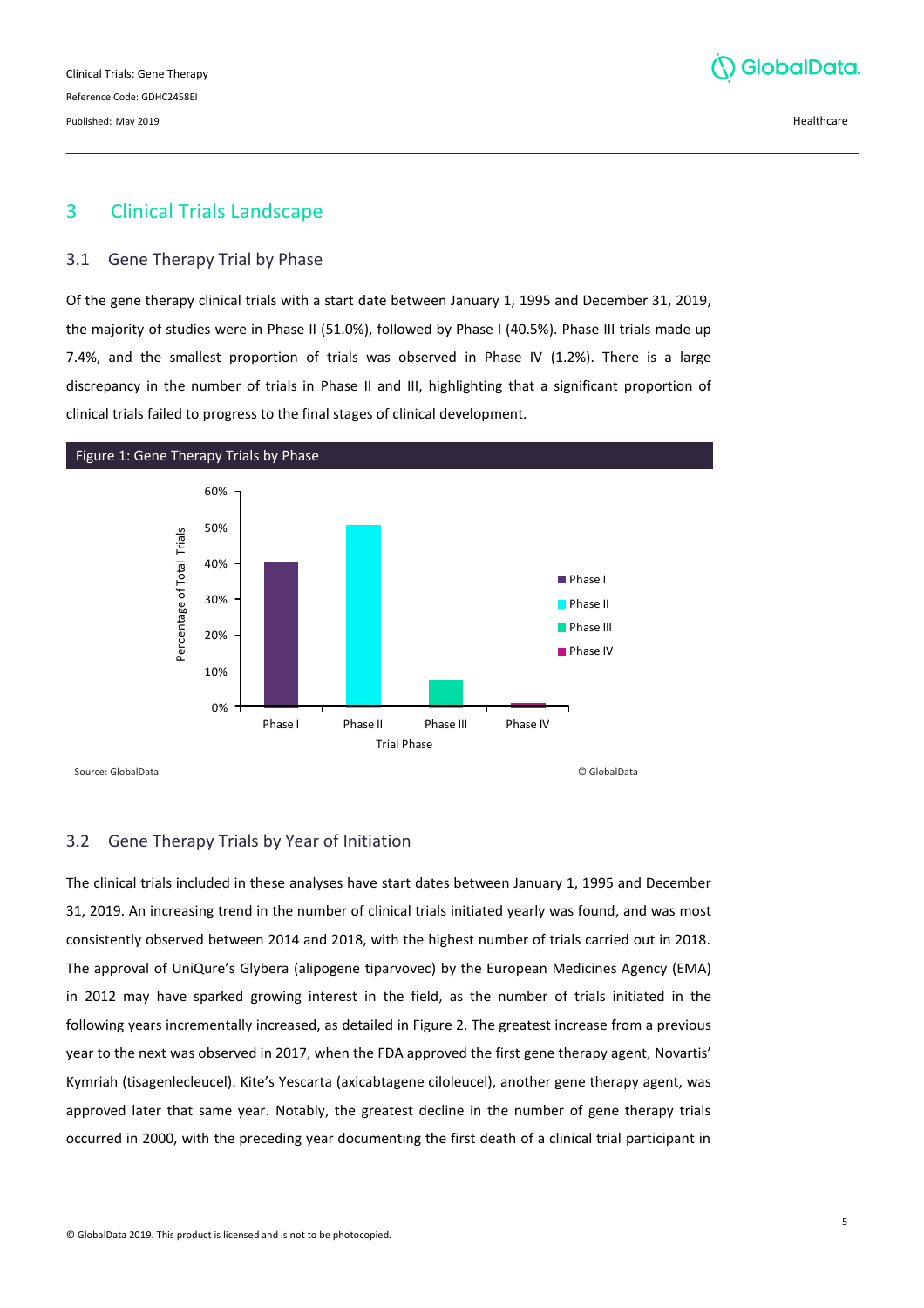

a gene therapy trial. This may have resulted in loss of sponsor confidence in gene therapy clinical trials, leading to a temporary drop in clinical trials.

<span id="page-5-1"></span>

## <span id="page-5-0"></span>3.3 Top Therapy Areas and Indication

As shown in Figure 3, oncology clinical trials account for the largest proportion of gene therapy studies (65.7%), greatly outnumbering the other top five therapeutic areas combined (24.2%), with the greatest proportion of studies in Phase I (48.3%). Genetic disorders account for the second highest number of studies and have the greatest proportion of trials in Phase II (71.9%). Cardiovascular studies take third place, followed by gene therapy trials targeting hematological disorders and central nervous system gene therapy trials. Gene therapy studies investigating hematological disorders is the only therapeutic area within the top five with no clinical trials in Phase IV.

As expected, the top five indications all fall within the oncology therapeutic area, with blood cancers occupying three out of the top five indications. As shown in Figure 4, acute lymphocytic leukemia is the most frequently researched indication in gene therapy studies, almost double that of multiple myeloma, the second most commonly investigated indication. Additionally, acute lymphocytic leukemia is the only indication in the top five with a clinical trial in Phase IV. Solid tumors are the third most investigated indication and have the highest proportion of Phase I studies. Rounding off the top five are pancreatic cancer and melanoma.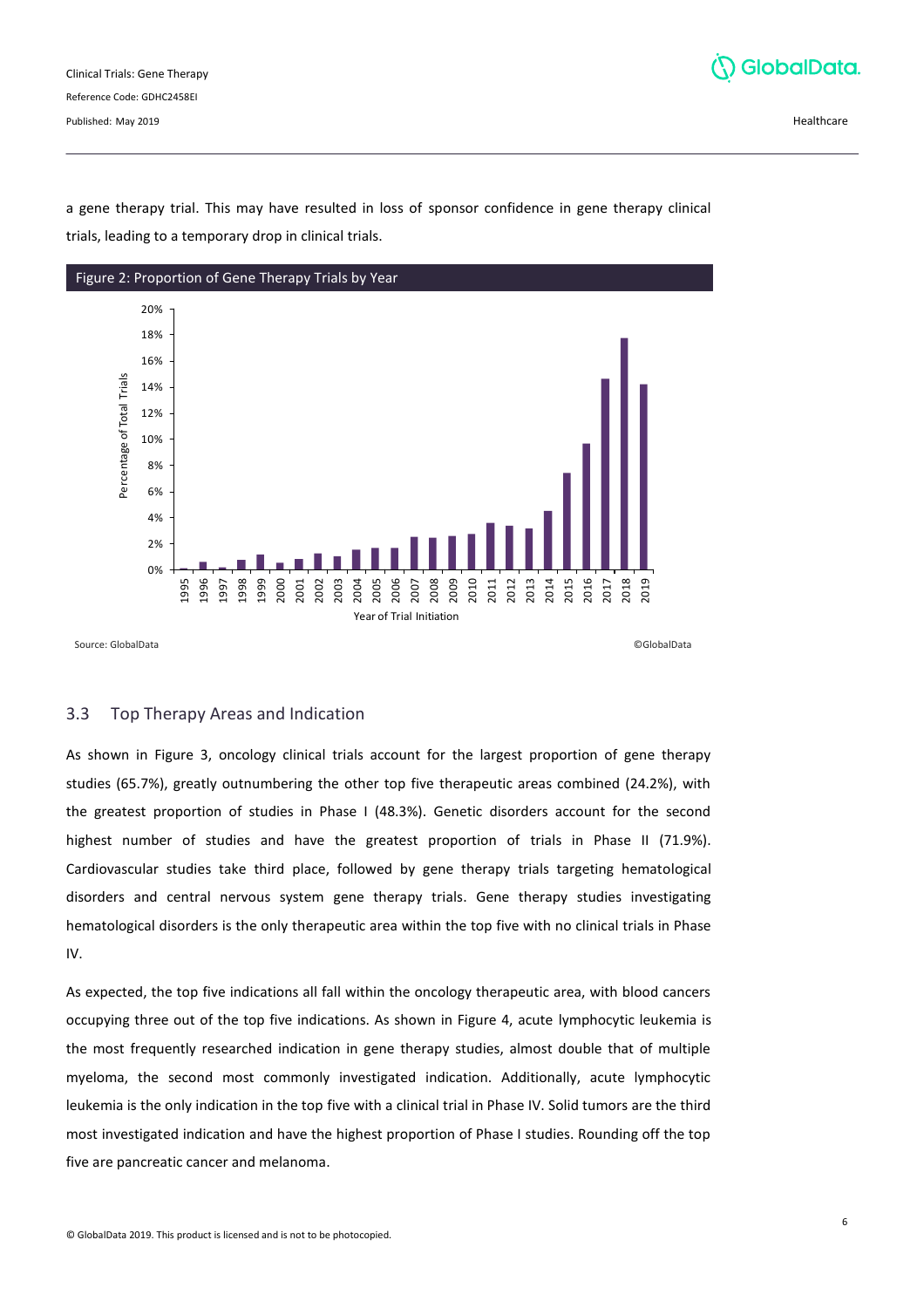Reference Code: GDHC2458EI

Published: May 2019 Healthcare



# <span id="page-6-1"></span>Figure 3: Top Therapy Areas Investigated in Gene Therapy Trials 0 % 10% 20% 30% 40% 50% 60% 70% Central Nervous System Hematological Disorders Cardiovascular Genetic Disorders Oncology Percentage of Total Trials Therapy Area Phase I **Phase II Phase III Phase IV**

Source: GlobalData © GlobalData

#### <span id="page-6-2"></span>Figure 4: Top Indications Investigated in Gene Therapy Trials



Source: GlobalData © GlobalData

# <span id="page-6-0"></span>3.4 Top Gene Therapy Sponsors

Industry-sponsored gene therapy clinical trials outnumber those of their non-industry counterparts in Phases II, III, and IV, while Phase I had 1.4 times more non-industry-sponsored trials than industrysponsored trials, as shown in Figure 5. The most striking difference is seen in Phase III trials, where there are 9.7 times more industry-sponsored trials than non-industry trials. This may be attributed to industry sponsors acquiring the rights to the non-industry-sponsored products once the agents have demonstrated adequate efficacy and safety in the preceding stages of clinical development.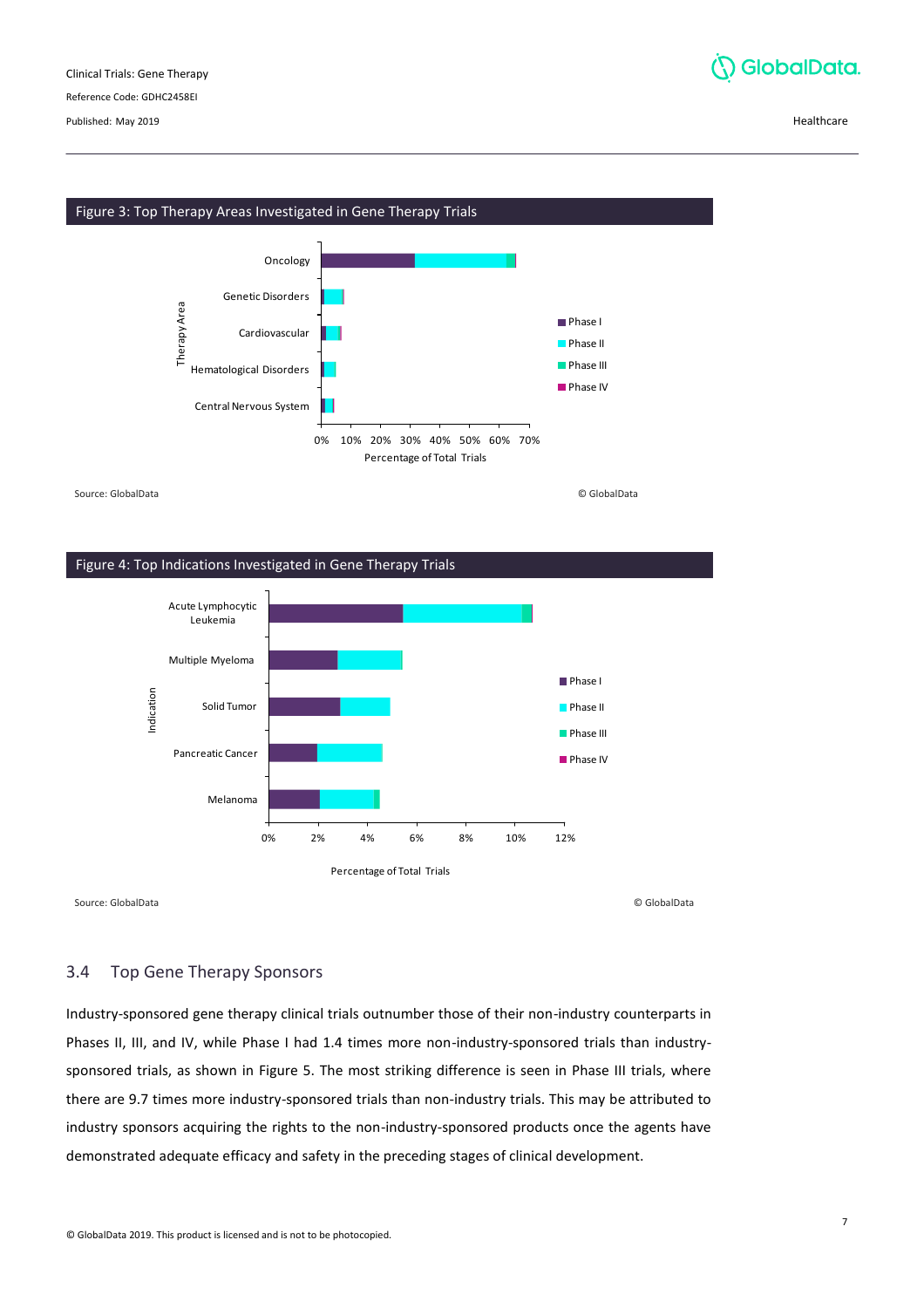

Figure 6 displays renewed industry confidence in gene therapy clinical trials, as highlighted by the 15.6% increase in the proportion of industry-sponsored trials following the announcement of Kymriah's FDA approval in 2017.

<span id="page-7-0"></span>

<span id="page-7-1"></span>Figure 6: Proportion of Industry and Non-Industry Sponsored Gene Therapy Trials, 1995–2017 versus 2018–2019 47.9% 63.5% 52.1% 36.5% 0 % 10% 20% 30% 40% 50% 60% 70% 1995-2017 2018/2019 Proportion of Trials Year of Trial Initiation **Industry Sponsor** Non Industry Sponsors

Source: GlobalData © GlobalData

Although industry-sponsored trials outnumber non-industry trials by 5.8%, overall four of the top five sponsors for gene therapy trials are institution-led. However when comparing the top five in each category, the top non-industry sponsors only have early phase clinical trials, whilst all of the top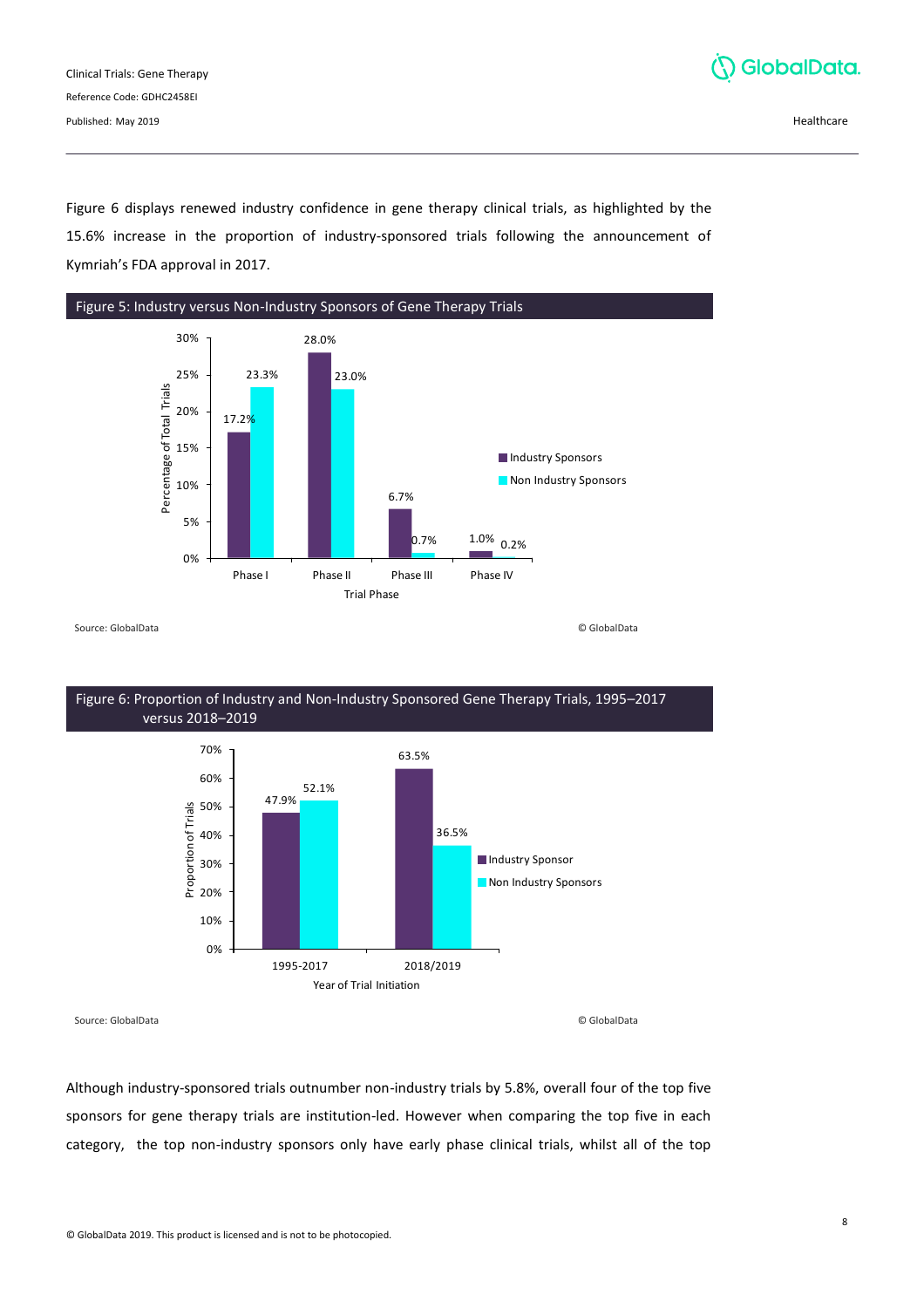

industry sponsors have at least one clinical trial in phase III. As Figure 7 shows, The University of Pennsylvania sponsored the largest number of gene therapy trials. In 2016, the institute formed in an alliance with Biogen worth up to \$2B for the development of targeted therapeutics for the central nervous system, eye, and skeletal muscles. The National Cancer Institute is in second place followed, by Baylor College of Medicine, Sidney Kimmel Comprehensive Cancer Centre, and China PLA General hospital.

Among the top industry sponsors, Sangamo sponsored the largest number of gene therapy trials and sponsored the joint highest number of phase II studies across both sponsor types. ZIOPHARM Oncology is in second place and sponsor the largest number of phase I industry sponsored gene therapy trials. Novartis holds third place followed by Bellicum Pharmaceuticals Inc, and Stempeutics Research Pvt Ltd.

<span id="page-8-0"></span>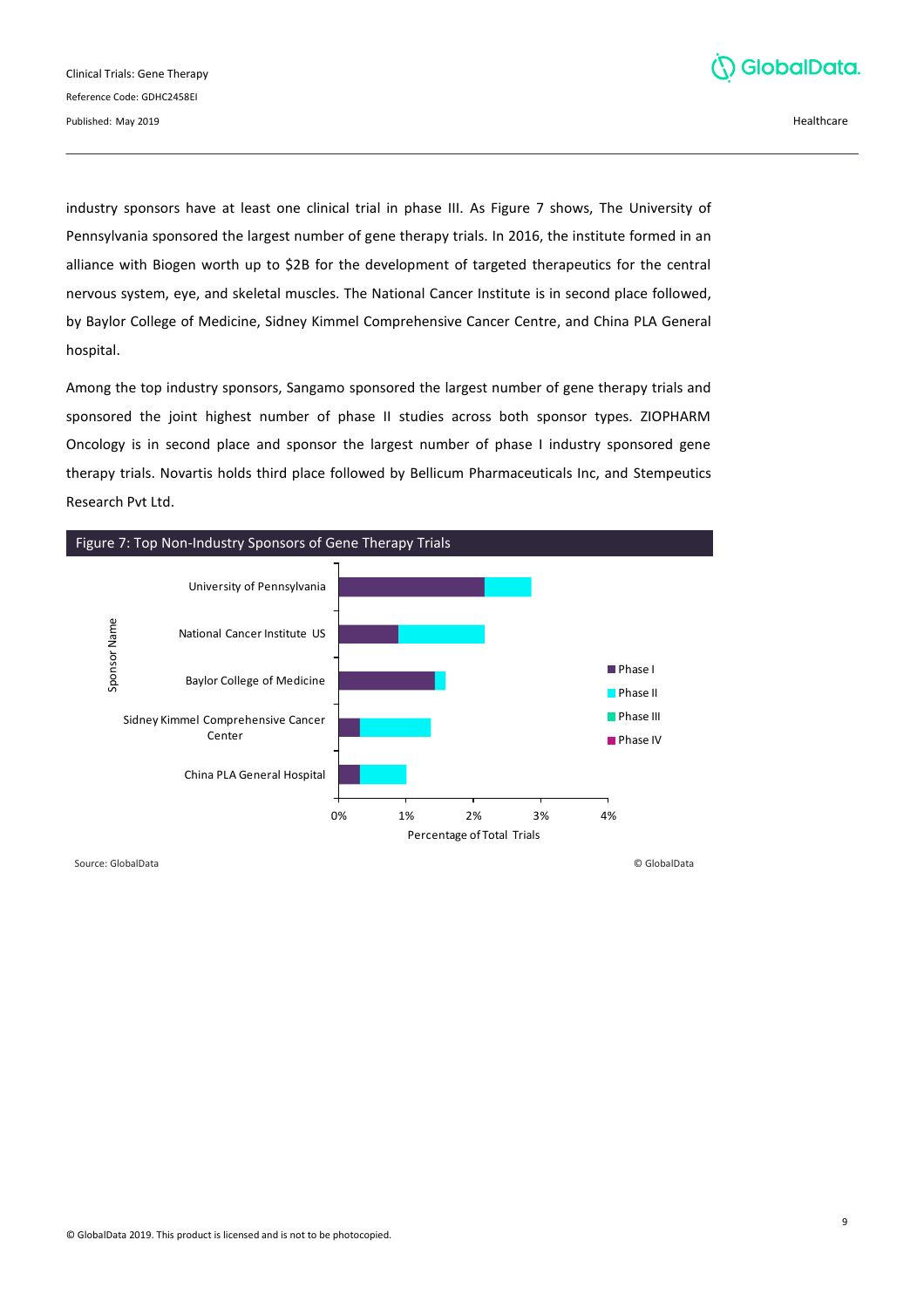Published: May 2019 Healthcare



<span id="page-9-1"></span>

# <span id="page-9-0"></span>3.5 Geographical Locations of Gene Therapy Trials

<span id="page-9-2"></span>

North America has the largest number of gene therapy clinical trials, followed by Europe and Asia Pacific (APAC). Fewer trials were conducted in the Middle East and Africa and South and Central America, as shown in Figure 9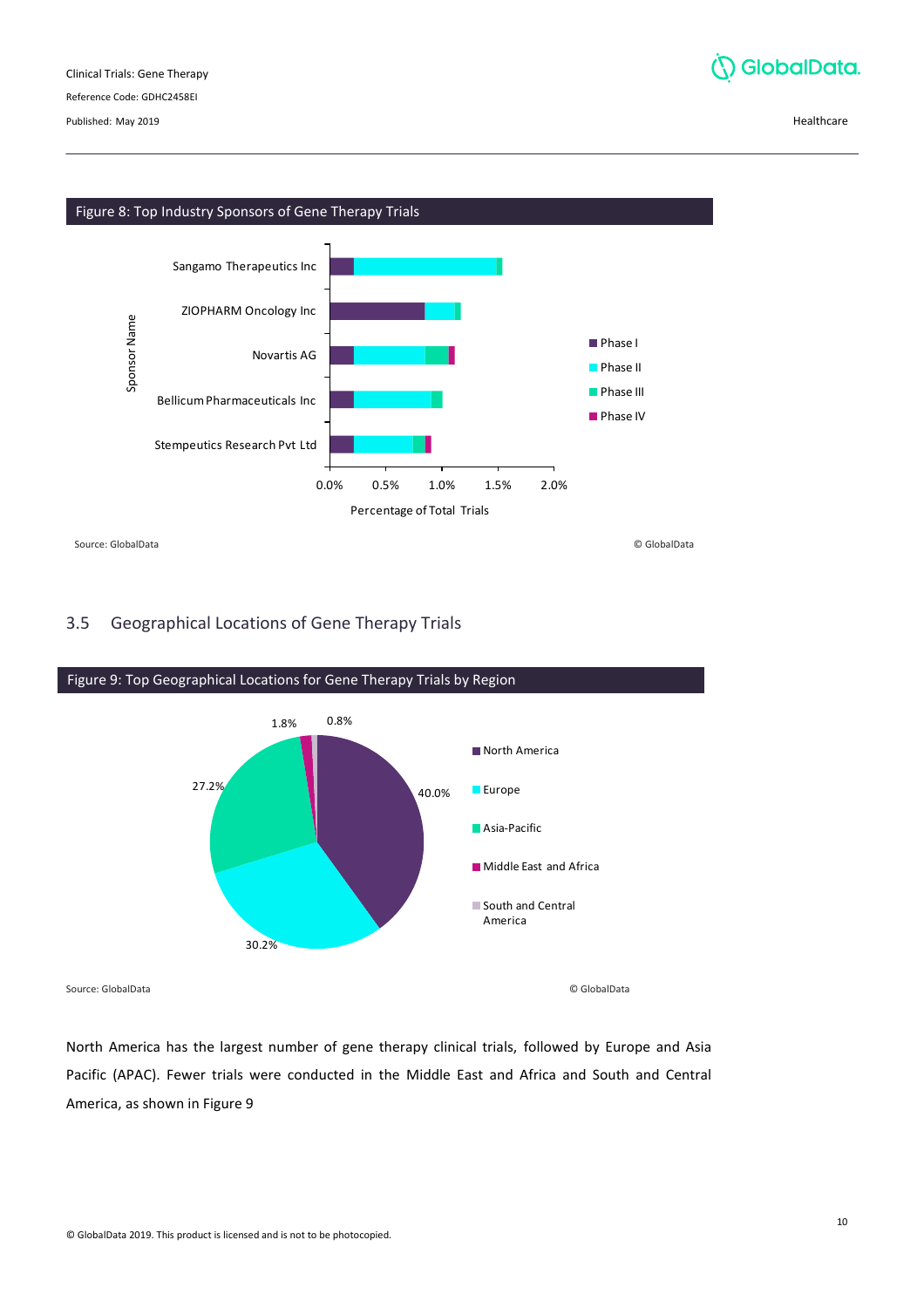



<span id="page-10-1"></span>Figure 10: Top Geographical Locations for Gene Therapy Trials by Country

Figure 10 show that the US dominates the research, outnumbering the combined number of trial locations for the remaining top five countries. China, the only APAC country listed in the top five, is in second place. The UK, which has the highest number of clinical trial locations in Europe, is in third place, followed by France and Germany.

# <span id="page-10-0"></span>3.6 Gene Therapy Trials by Status

Studies that are ongoing or planned make up a significant proportion of the overall trials (61.4%), highlighting recent interest in gene therapy research. Additionally, a significant proportion of trials are completed (28.4%). Withdrawn and terminated have the same number of studies and a similar phase distribution. The smallest proportion of the overall trials are suspended.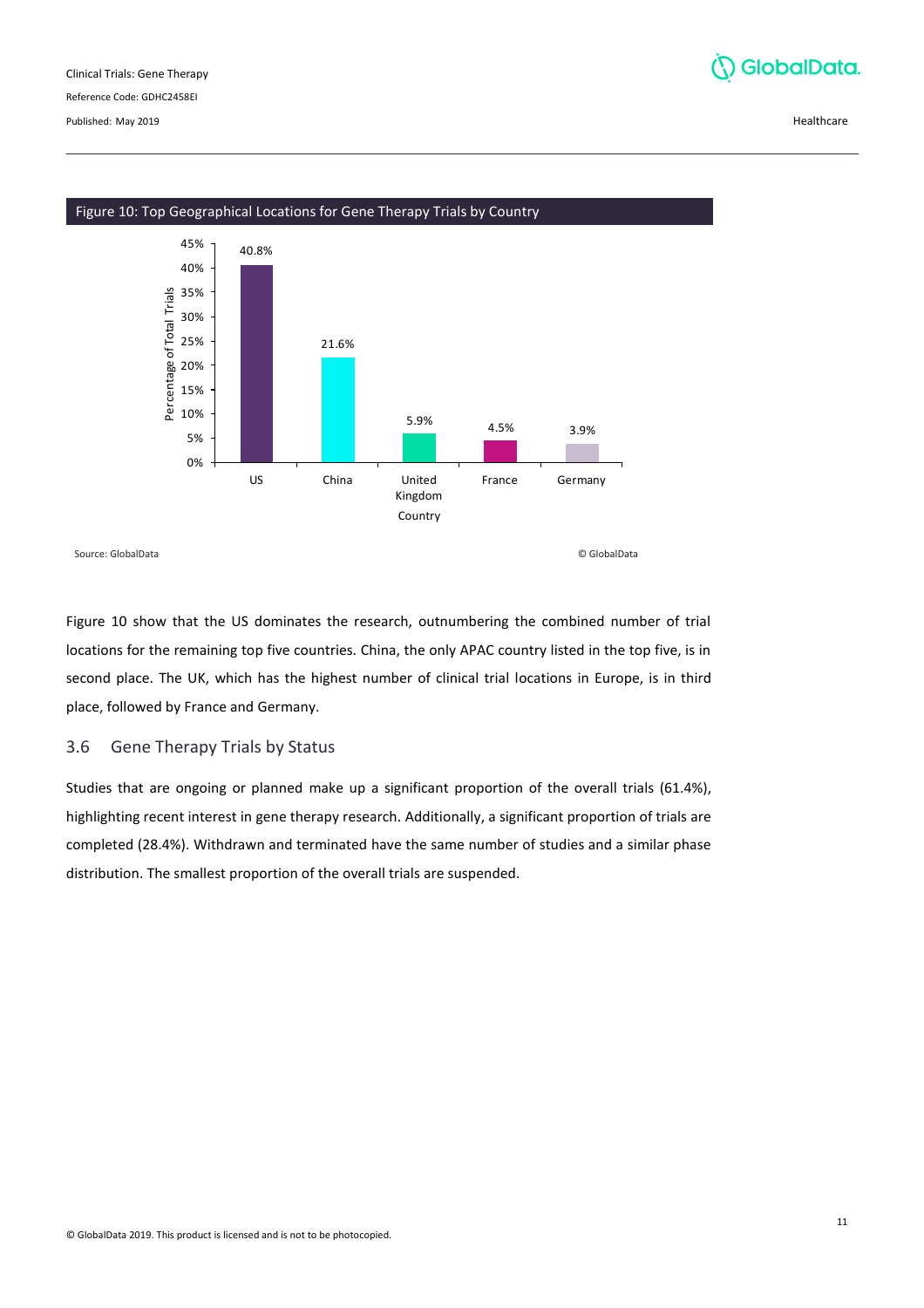Reference Code: GDHC2458EI

Published: May 2019 Healthcare

<span id="page-11-1"></span>

# <span id="page-11-0"></span>3.7 Top Gene Therapy Drugs 2014–2018

From 2014- 2018, four of the top five therapeutics frequently investigated in clinical trials are CD19 targeting agents, highlighting the promising nature of this strategy. CD19 remains an optimal target due to its wider range of expression relative to targets such as CD20 and CD22, as well as frequent expression across the vast majority of B-cell malignancies. Furthermore, its expression on normal cells is limited to the B-cell lineage. These top four drugs predominantly investigate hematological malignancies. Kymriah, Yescarta, and Innovative Cellular Therapeutics' ICTCAR-003 are all chimeric antigen receptor (CAR) T cell therapies in which a patient's T cells are extracted and implanted with CAR cells, producing a CAR T-cells. The CAR T cells are then replicated and delivered back to the patient via infusion.

For tisagenlecleucel, Novartis sponsors the vast majority of clinical trials (53.0%) under the brand name Kymriah, with the majority of trials targeted against acute lymphocytic leukemia. For axicabtagene ciloleucel, the majority of trials (53.3%) are sponsored by Kite under the brand name Yescarta, with a focus on diffuse large B-cell lymphoma. For ICTCAR-003, Innovative Cellular Therapeutics is the main sponsor of the trials (40.0%), but its involvement as a collaborator with institutions (47.0%) outnumbers the instances where it serves as the main sponsor. ICTCAR-003 focuses primarily on acute lymphocytic leukemia. Bellicum Pharmaceuticals sponsors the majority of studies utilizing its rimiducid + rivogenlecleucel (83.3%), with a focus on improving outcomes in patients receiving allogeneic hematopoietic stem cell transplantation in the treatment of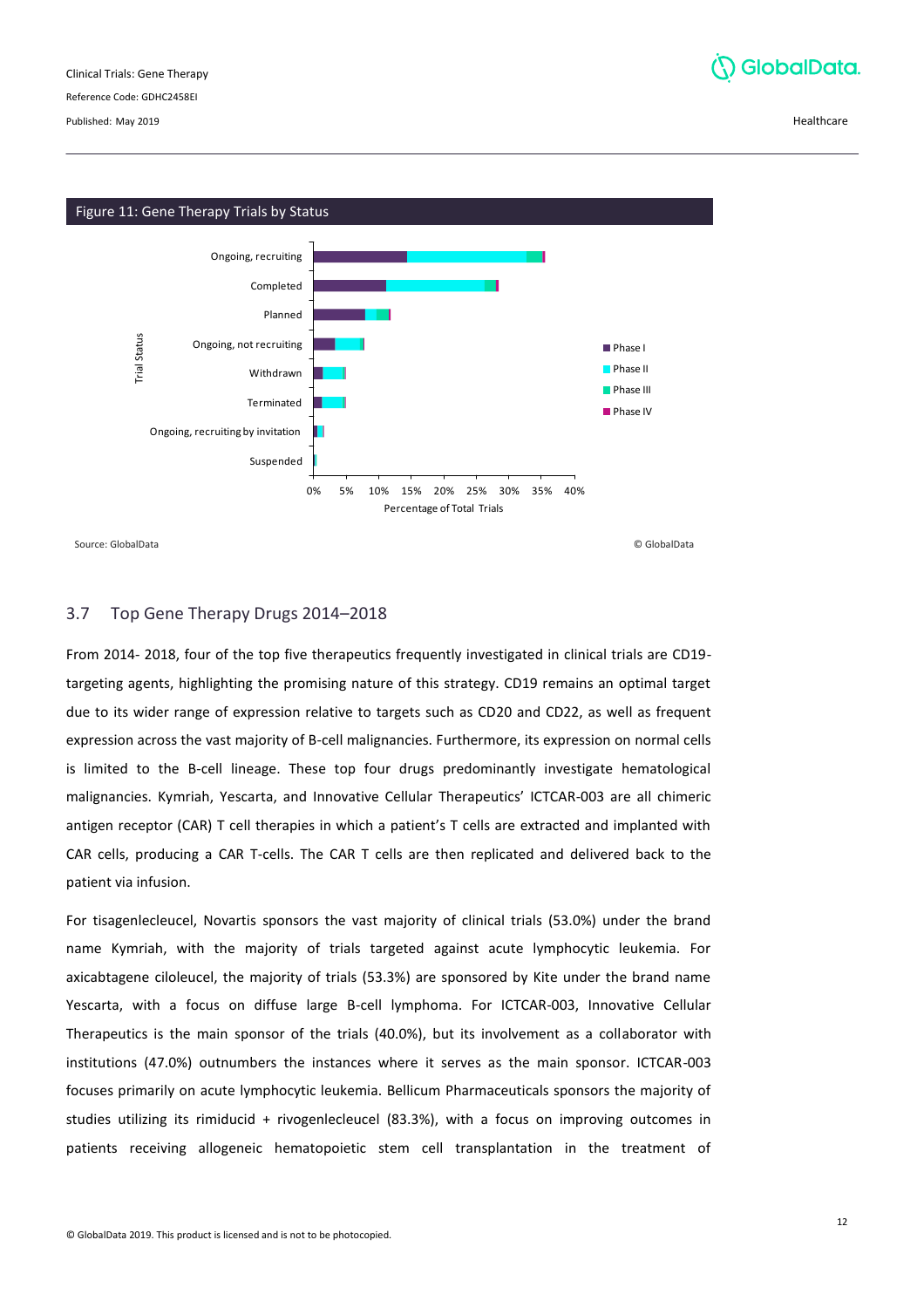Clinical Trials: Gene Therapy Reference Code: GDHC2458EI Published: May 2019 Healthcare



hematological malignancies and inherited blood disorders. The drug aims to address the prominent causes of morbidity and mortality in patients without a human leukocyte antigen (HLA)-matched related donor.

<span id="page-12-1"></span>

Source: GlobalData © GlobalData

# <span id="page-12-0"></span>3.8 Single Country versus Multinational Gene Therapy Trials

Single country trials represent more than six times the number of multinational trials, as highlighted in Figure 13. This may be attributed to the lack of Phase III clinical trials overall, because these studies are more likely to require multinational trials, as exemplified by the fact that single country trials outnumber multinational trials in all phases except Phase III. Single country studies also make up the greatest proportion of clinical trials in Phase I with 44.1%, compared to only 9.9% with multinational trials. For single country and multinational trials, the majority of clinical trials are in Phase II of clinical development. Although there is a similar number of multinational and single country trials in Phase III, there is a noticeable difference in proportion, with multinational trials having 20.5% greater proportion of trials in this phase. Phase IV trials make up the smallest proportion of trials for both single country and multinational trials, with 0.9% and 2.6%, respectively.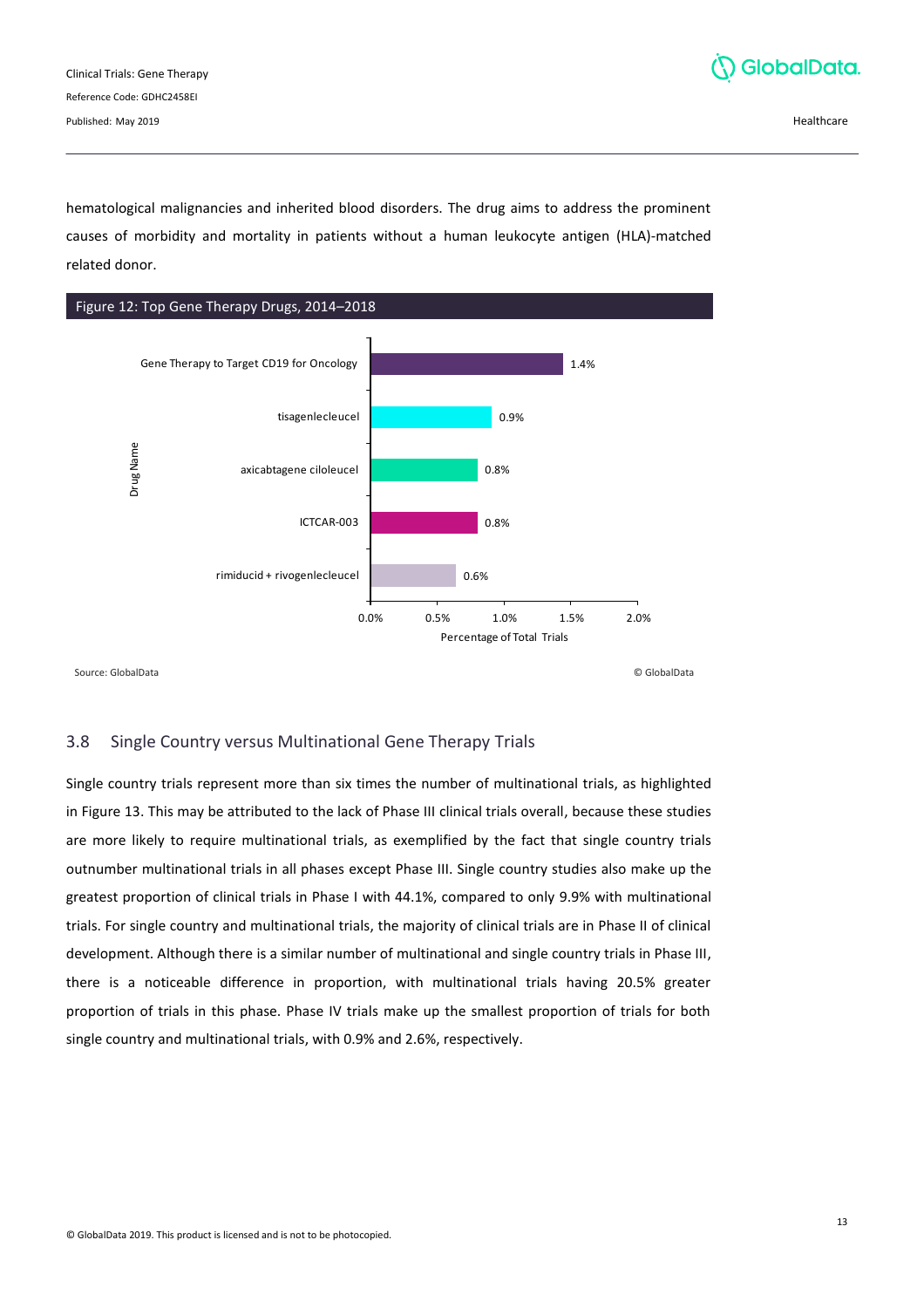Reference Code: GDHC2458EI

Published: May 2019 Healthcare



<span id="page-13-1"></span>

Source: GlobalData © GlobalData

<span id="page-13-2"></span>

# <span id="page-13-0"></span>3.9 Reasons for Termination of Gene Therapy Clinical Trials

Clinical trials terminated for "Other" and "Unspecified" reasons were omitted from this analysis. The most frequent cause of clinical trial termination across all phases was low accrual rate, which suggests that a failure to meet recruitment goals is a significant concern in gene therapy trials. This was followed by clinical trials terminated for financial reasons, likely due to the fact that gene therapy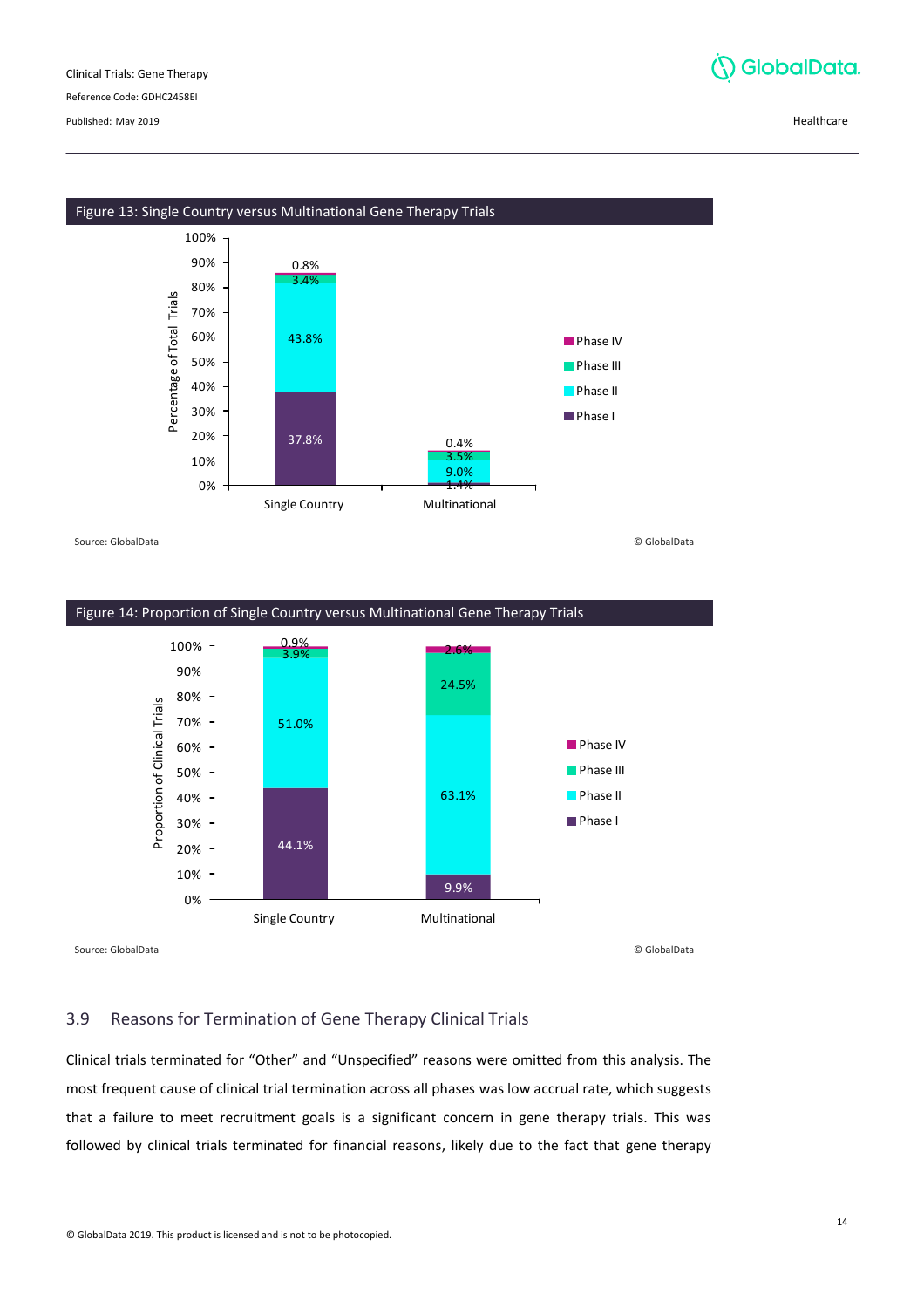

clinical trials are costly and must comply with increasing regulatory requirements that impact financial burden. Furthermore, gene therapy clinical trials conducted within this therapeutic area must see highly significant and favorable results to generate returns on the cost of therapeutics and enrolment. Fewer trials were discontinued as a consequence of product discontinuation, lack of efficacy, and regulatory issues.

<span id="page-14-1"></span>

# <span id="page-14-0"></span>3.10 Summary

GlobalData performed multiple analyses of gene therapy clinical trials spanning Phases I–IV in all trial statuses from January 1, 1995 to December 31, 2019. The majority of gene therapy trials are early phase studies (90.6%) with 51.0% of trials in Phase II and 40.5% of trials in Phase I. The biggest year for gene therapy trials was 2018 whereas the biggest increase in the number of initiated trials in a one-year period was seen in 2017 from 2016. This rise in gene therapy trials may be due to the first EU and US regulatory agency approvals of gene therapy agents, giving sponsors increased confidence that they can bring gene therapy products to market.

The top therapy area in gene therapy trials is oncology, followed by genetic disorders, cardiovascular disorders, hematological disorders, and central nervous system disorders. The top five indications are acute lymphocytic leukemia, multiple myeloma, solid tumor, pancreatic cancer, and melanoma. Industry sponsors outnumbered non-industry sponsors across all phases except Phase I. Following the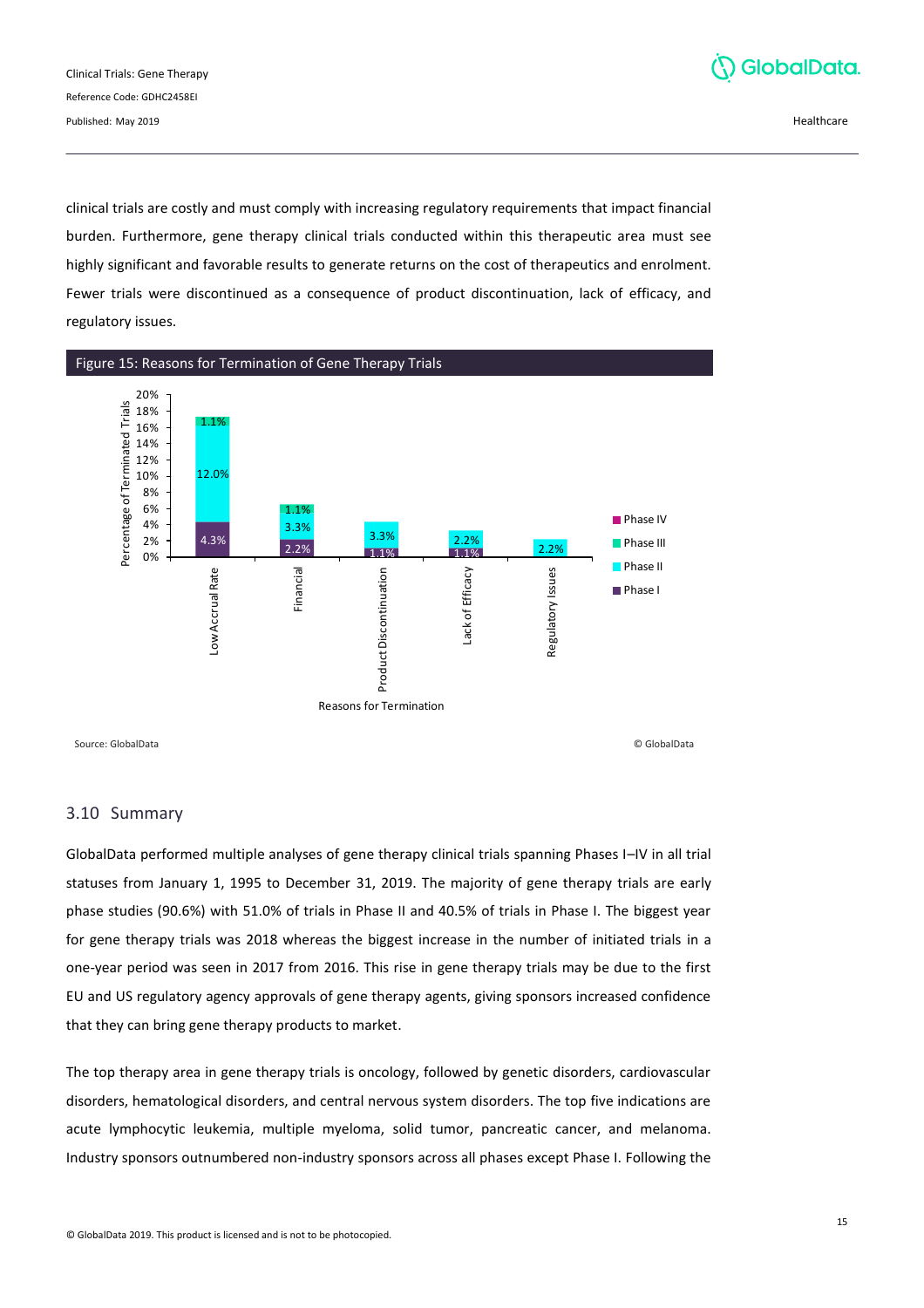

FDA's approval of Kymriah, the proportion of industry sponsors rose by 15.6%, indicating renewed industry confidence in gene therapy clinical trials. Even though industry-sponsored trials outnumber non-industry trials, the top five sponsors include four non-industry institutions and only one industry sponsor. North America dominated the gene therapy research space with the highest number of trials, and the US had the most clinical trials, followed by China and the UK.

Ongoing and planned trials make up the highest proportion of gene therapy trials (62.4%), followed by completed trials (28.4%). Trials with a withdrawn or terminated status account for the same proportion of trials (4.9%).

In the last five years, four of the top five drugs targeted CD19, demonstrating the significant research geared towards gene therapies against CD19. Single-country gene therapy trials strongly outnumber multinational trials. This is likely due to the lack of Phase III trials, which are more likely to require being conducted in multinational studies. The most common reason for trial termination is low accrual rate, followed by financial reasons. The surge in the number of gene therapy trials since 2014 highlights the increased interest within this sector, with every breakthrough and product approval offering new avenues for research. GlobalData expects this trend to continue to rise, as 2019 is on course to be the biggest year for gene therapy clinical trials yet.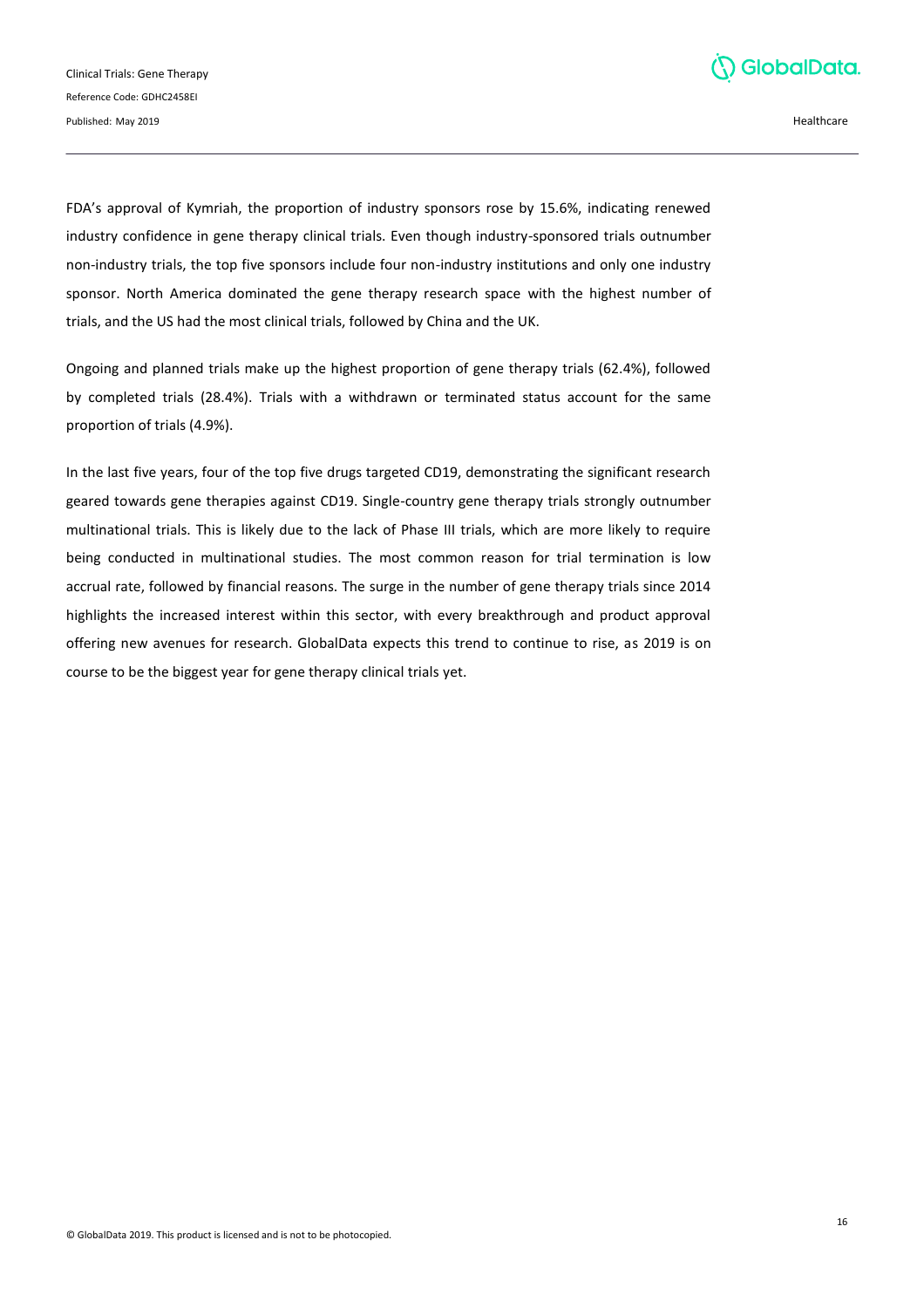

# <span id="page-16-0"></span>4 About the Authors

#### <span id="page-16-1"></span>4.1 Analyst, Clinical Trials Database

**Mohamed Abukar, MSc, BSc,** is a Clinical Trials Analyst at GlobalData, where his primary responsibilities include the review and update of clinical trial information presented on GlobalData's clinical trials module, the maintenance of data quality through quality control and timely client support. Mohamed is also involved in producing analytical reports and insights, testing database releases and providing comprehensive conference coverage. He has a firm understanding of all aspects of clinical research, drug regulation and safety as well as marketing. Mohamed holds a Master's Degree in clinical drug development from Queen Mary University of London and a Bachelors of Science in Biomedical Sciences from the University of Westminster.

#### <span id="page-16-2"></span>4.2 Associate Director, Clinical Trials Intelligence

**Brooke Wilson, BSc Biotech (Hons),** is the Associate Director of Clinical Trials at GlobalData in Washington, D.C., where she is responsible for the development and enhancement of the clinical trials and investigator database. Prior to GlobalData, Brooke was the Head, Lead Sheet at PharmSource for 12 years where she gained solid experience in every aspect of drug development, and drove the content and production of the Lead Sheet product. Brooke managed and trained analysts, and worked with software developers for product enhancements based on clients' needs. She has experience in interacting with clients and working with sales as a Lead Sheet technical expert. Brooke graduated from the University of Newcastle, Australia, with a BSc in Biotechnology, followed by an Honors degree in Biotechnology with a thesis focused on intestinal bacteria.

## <span id="page-16-3"></span>4.3 Global Director of Databases and Analytics

**Revati Tatake, PhD,** is the Global Director of Databases and Analytics at GlobalData in New York City, where she is responsible for the development and continuous enhancement of databases in the company's *Pharma Intelligence Center*. Revati has diverse experience, both in academic research and the healthcare industry, where she worked on several research, drug discovery, and competitive intelligence projects across many therapeutic areas. Before joining GlobalData, Revati worked at Citeline, where she was involved in competitive intelligence and analytics of clinical trials and products in the areas of Autoimmune/Inflammation, CNS, and Ophthalmology. Previously she worked at Boehringer Ingelheim Pharmaceuticals for over 10 years, where, as a Senior Principal Scientist, she led drug discovery projects involving traditional high-throughput screening, as well as innovative approaches for gene and cell therapies. She is a co-inventor on many issued US patents and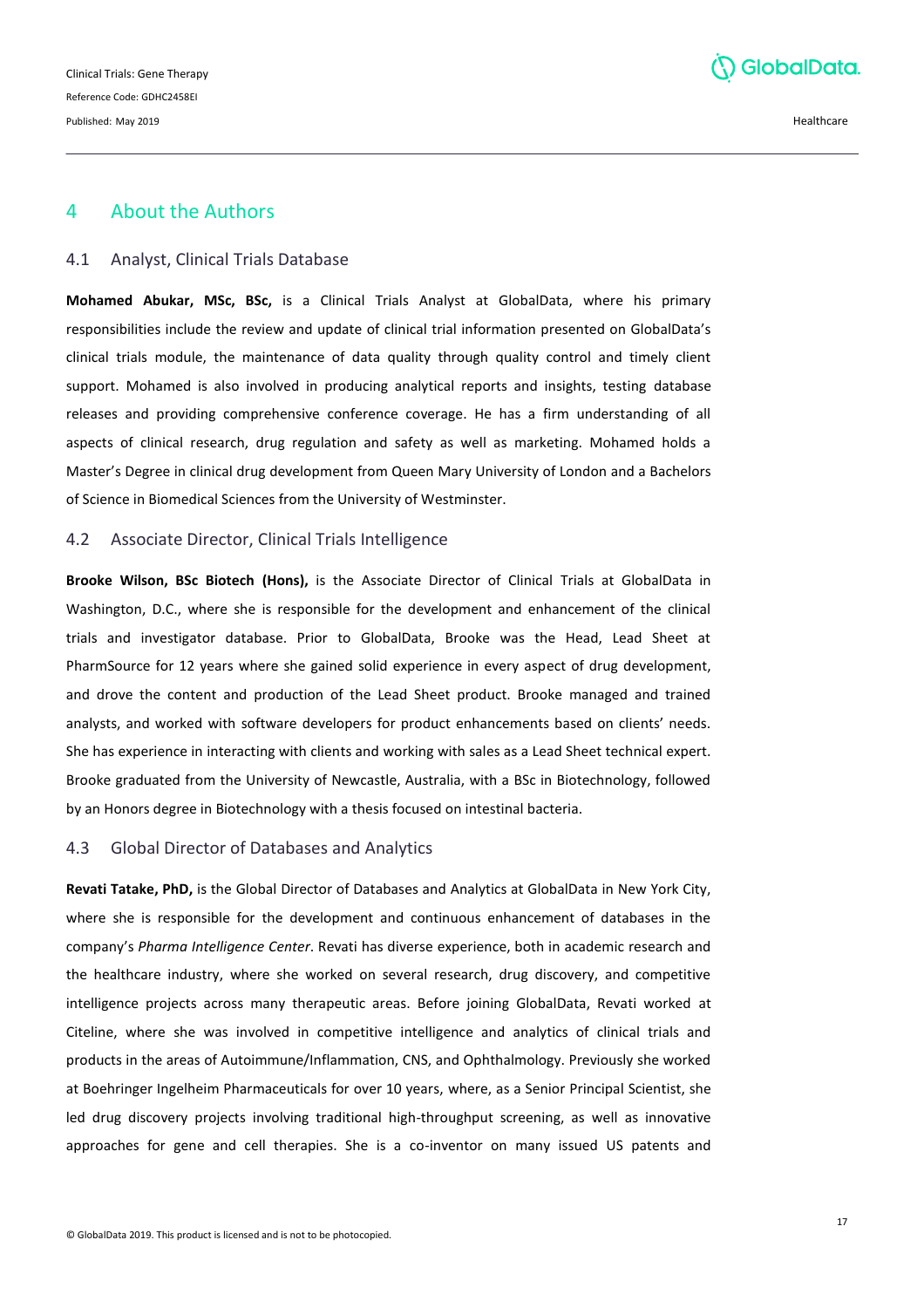

applications related to projects on cell and gene therapies. Revati holds a PhD in Tumor Immunology from the Tata Cancer Research Institute in Mumbai, India. She was also a postdoctoral fellow at the University of Connecticut Health Center.

## <span id="page-17-0"></span>4.4 Global Head and EVP of Healthcare Operations and Strategy

**Bornadata (Bonnie) Bain, PhD,** is the Global Head and EVP of Healthcare Operations and Strategy. Bonnie has almost 20 years' experience in the healthcare sector and a proven track record of developing innovative solutions on both the client and agency sides of the business. Bonnie was GlobalData Healthcare's first western analyst and under her leadership, the company launched a number of premium syndicated reports, analytical tools and databases in the pharmaceuticals and medical devices space. Prior to GlobalData, Bonnie was Vice President and Global Research & Analysis Director for Informa's Pharma Division, which includes Datamonitor Healthcare, Scrip Group, and Business Insight. Bonnie also worked for several years at Decision Resources as an Analyst and Project Manager. On the client side of the industry, Bonnie worked for several years as a Senior Manager in Marketing Strategy and Analytics at Boston Scientific where her work contributed to the successful commercialization of the first ever Access and Visualization Platform at the company. Bonnie has a PhD in Biochemistry and Molecular Biology from Purdue University and completed a Post-Doctoral Fellowship in Molecular Pharmacology at the University Of Miami School Of Medicine. She also has a graduate certificate in Applied Management Principles from Purdue University Krannert School of Management.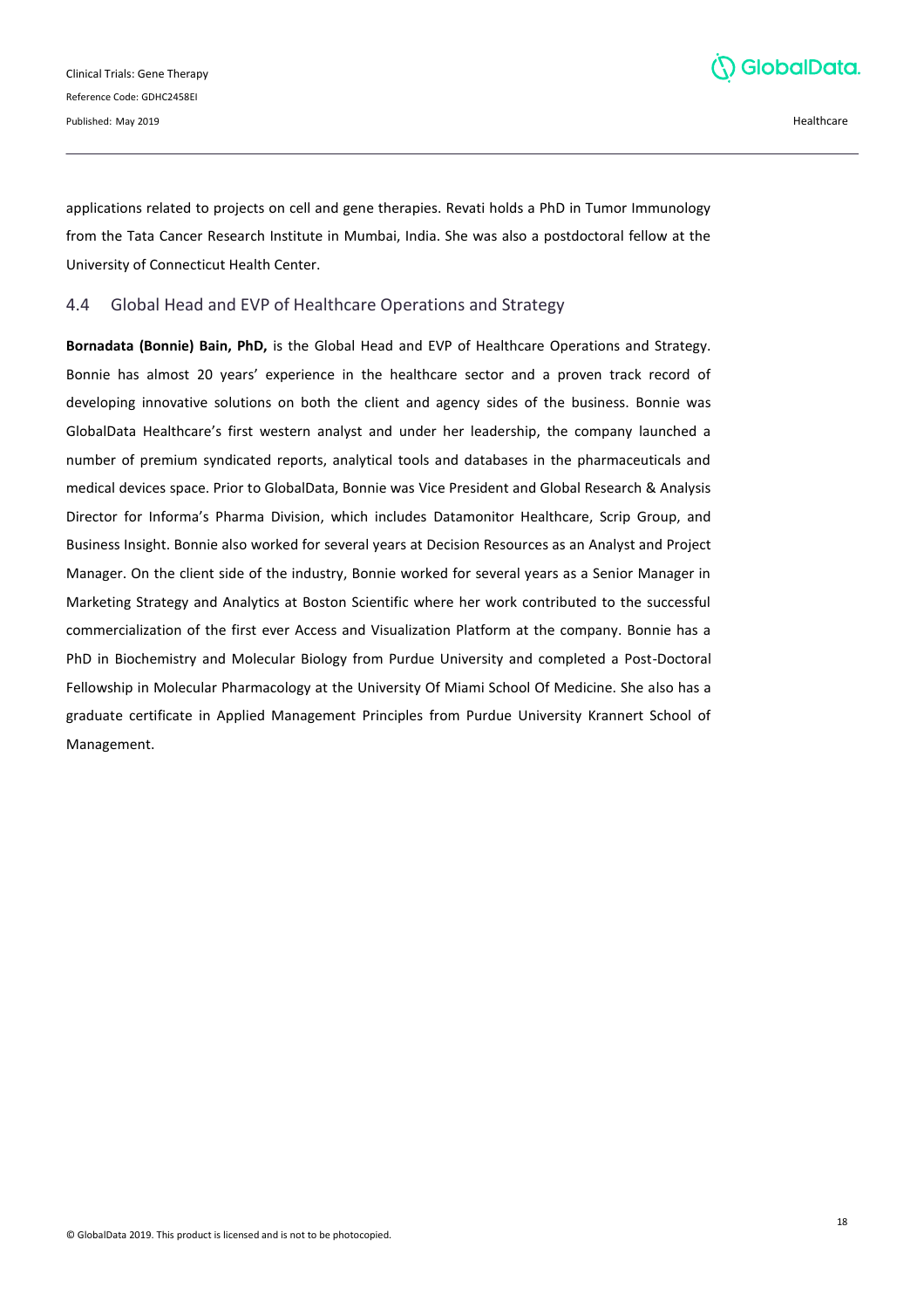

# <span id="page-18-0"></span>5 About the Pharmaceutical Clinical Trials Team

GlobalData's Pharmaceutical Clinical Trials Team focuses on ensuring that the company's records of clinical trials are accurate, inclusive, and comprehensive. The team works to make sure that the most up-to-date information on clinical trials is always available to clients through the Pharma Intelligence Center.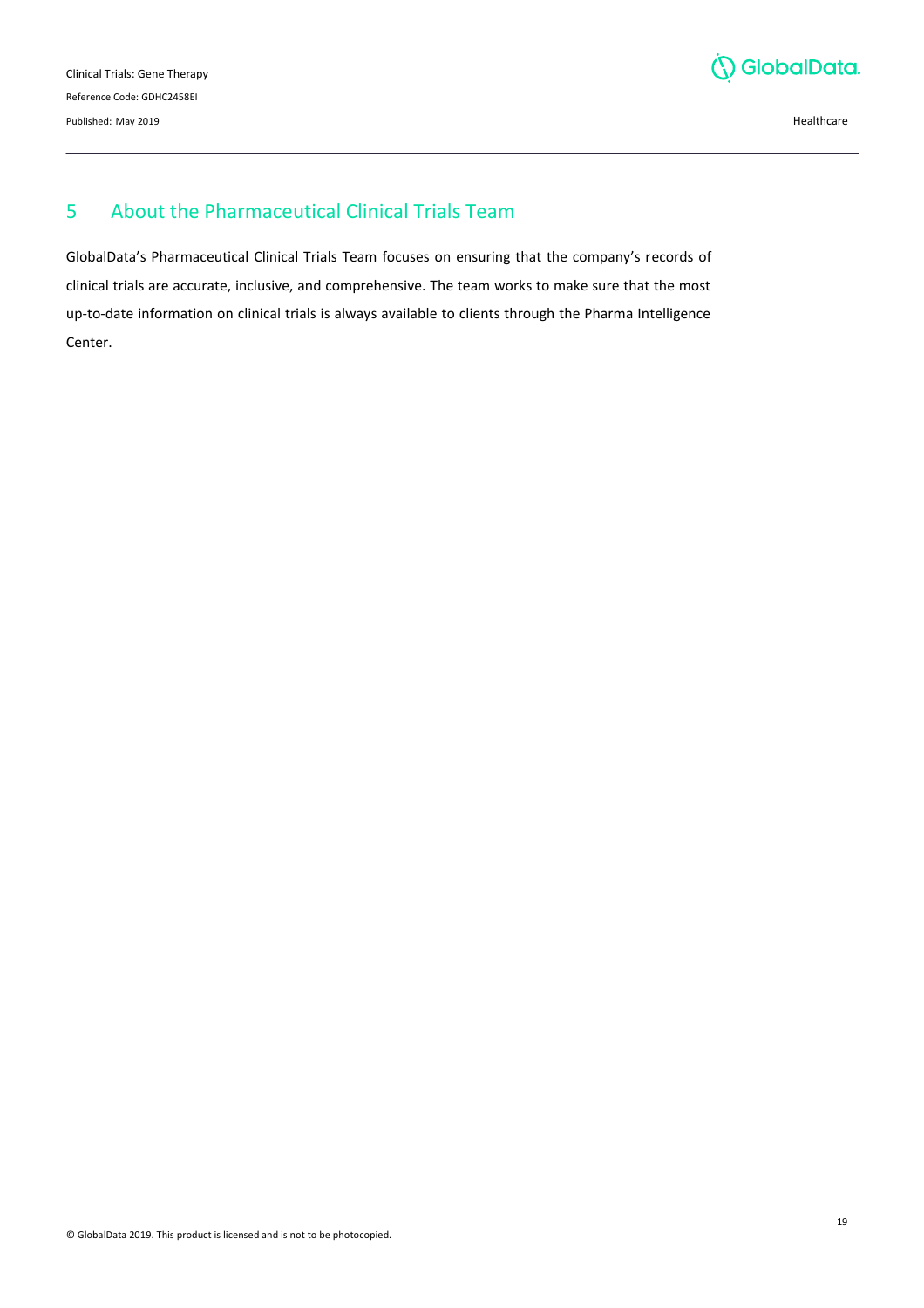

# <span id="page-19-0"></span>6 About GlobalData

GlobalData is a leading global provider of business intelligence in the Healthcare industry. GlobalData provides its clients with up-to-date information and analysis on the latest developments in drug research, disease analysis, and clinical research and development. Our integrated business intelligence solutions include a range of interactive online databases, analytical tools, reports and forecasts.

With an unmatched team of analysts, epidemiologists, and consultants, we provide high-quality, accurate, and transparent insight that can help you achieve growth and increase business value. Our analysis is supported by a 24/7 client support team, and our analyst teams are available to further address client-specific issues or information needs on an inquiry or proprietary consulting basis.

GlobalData has offices in New York, San Francisco, Boston, London, India, Korea, Japan, Singapore, and Australia.

#### <span id="page-19-1"></span>6.1 Contact Us

If you have any queries about this report or would like further information, please contact us at the telephone numbers or email address provided below.

| North America: | +1 646 395 5460      |
|----------------|----------------------|
| Europe:        | +44 (0) 207 406 6789 |
|                | +44 1204 543 523     |
| Asia Pacific:  | +91 40 6616 6800     |
| Email:         | info@globaldata.com  |

# <span id="page-19-2"></span>6.2 Disclaimer

#### All Rights Reserved.

No part of this publication may be reproduced, stored in a retrieval system or transmitted in any form by any means, electronic, mechanical, photocopying, recording or otherwise, without the prior permission of the publisher, GlobalData.

The facts of this report are believed to be correct at the time of publication but cannot be guaranteed. Please note that the findings, conclusions, and recommendations that GlobalData delivers will be based on information gathered in good faith from both primary and secondary sources, whose accuracy we are not always in a position to guarantee. As such, GlobalData can accept